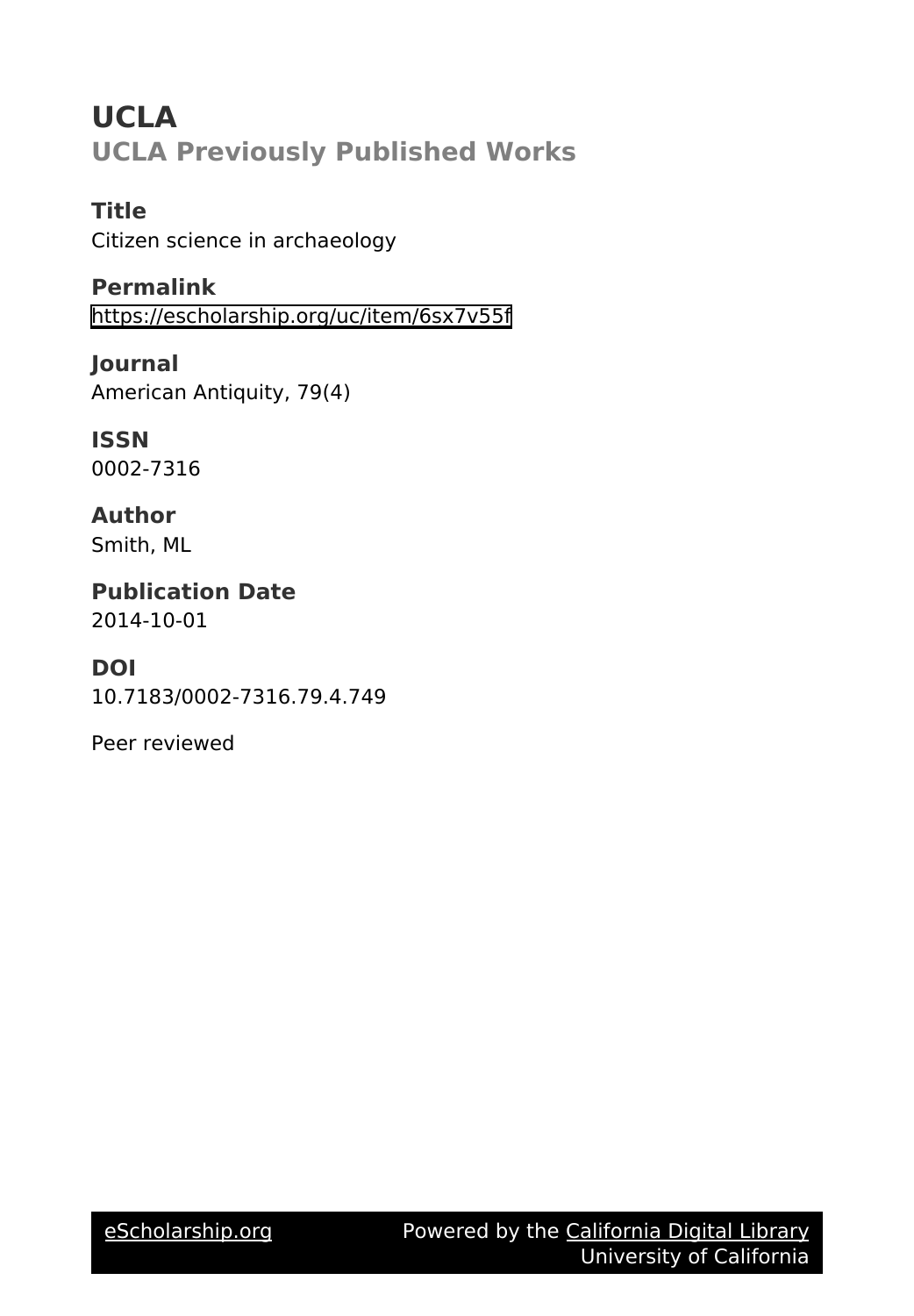# **CITIZEN SCIENCE IN ARCHAEOLOGY**

Monica L. Smith

Citizen science, as a process of volunteer participation through crowdsourcing, facilitates the creation of mass data sets needed to address subtle and large-scale patterns in complex phenomena. Citizen science efforts in other field disciplines such as biology, geography, and astronomy indicate how new web-based interfaces can enhance and expand upon archaeologists' existing platforms of volunteer engagement such as field schools, community archaeology, site stewardship, and *professional–avocational partnerships. Archaeologicalresearch can benefit from the citizen science paradigm in four ways:* fieldwork that makes use of widely available technologies such as mobile applications for photography and data upload; *searches of large satellite image collections for site identification and monitoring; crowdfunding; and crowdsourced computer entry of heritage data.*

La ciencia ciudadana, como un proceso de participación voluntaria a través de crowdsourcing, facilita la creación de conjuntos de información masiva necesarios para hacer frente a los patrones sutiles y de gran escala en fenómenos complejos. Los esfuerzos de la ciencia ciudadana en otras disciplinas basadas en trabajo de campo, tales como la biología, la geografía y la astronomía ilustran cómo las nuevas interfaces basadas en internet pueden mejorar y ampliar las plataformas existentes de los arqueólogos sobre compromisos voluntarios tales como las escuelas de campo, arqueología comunitaria, la gestión de *sitios y asociaciones profesional-recreativas. La investigación arqueológica puede beneficiarse del paradigma de la ciencia* ciudadana en cuatro aspectos: la investigación de campo que hace uso de tecnologías ampliamente disponibles, tales como aplicaciones móviles para cargar fotografía y data; búsquedas de grandes colecciones de imágenes de satélite para la identificación y monitoreo de sitios; financiamientos colectivos; y la entrada de ordenador de datos patrimoniales provenientes *de crowdsourcing.*

The rehaeologists increasingly view mass<br>data sets as the means by which we can<br>human-environmental dynamics, the developdata sets as the means by which we can analyze multivariate phenomena such as human-environmental dynamics, the development of social complexity, and the integration of ancient economies (e.g., Dannell and Mees 2013; Kintigh et al. 2014; Peterson and Drennan 2012). Mass data sets have been produced through collaborative field projects (e.g., the Southwestern Anthropological Research Group; Euler and Gumerman 1978); regionally-integrated databases held by state and federal agencies (e.g., Childs 2002); technologies such as LiDAR (e.g., Chase et al. 2011, Evans et al. 2013); compilations of heritage data such as the Chaco Research Archive [\(www.chacoarchive.org\);](http://www.chacoarchive.org) and new forms of data storage and retrieval such as the Digital Archaeological Record [\(www.tdar.org\)](http://www.tdar.org) and the Alexan-dria Archive [\(www.alexandriaarchive.org\).](http://www.alexandriaarchive.org)

Most mass-data efforts, however, remain dependent on the collection, input, and management of data by professional archaeologists. Although there are opportunities for the public to contribute to data collection through field schools, site-monitoring programs, and community archaeology fora, these activities tend to be of short duration, involve limited numbers of participants, and require in-person mediation by professional archaeologists (e.g., Goodwin 1994, Locatelli et al. 2010). Professionals also control data output through media, lectures, and other forms of dissemination (cf. Alcock et al. 2013; Meisenhelder 2013). Even when creating "interactive" presentations, control of content rests in the hands of professionals who create the parameters within which visitors (both real and virtual) experience archaeology (Boast and Biehl 2011).

An exclusive reliance on professional archae-

**Monica L. Smith ■ Department of Anthropology, University of California, Los Angeles 90095-1553 (smith@anthro.ucla.edu)** 

*American Antiquity* 79(4), 2014, pp. 749–762 Copyright © 2014 by the Society for American Archaeology DOI: 10.7183/0002-7316.79.4.749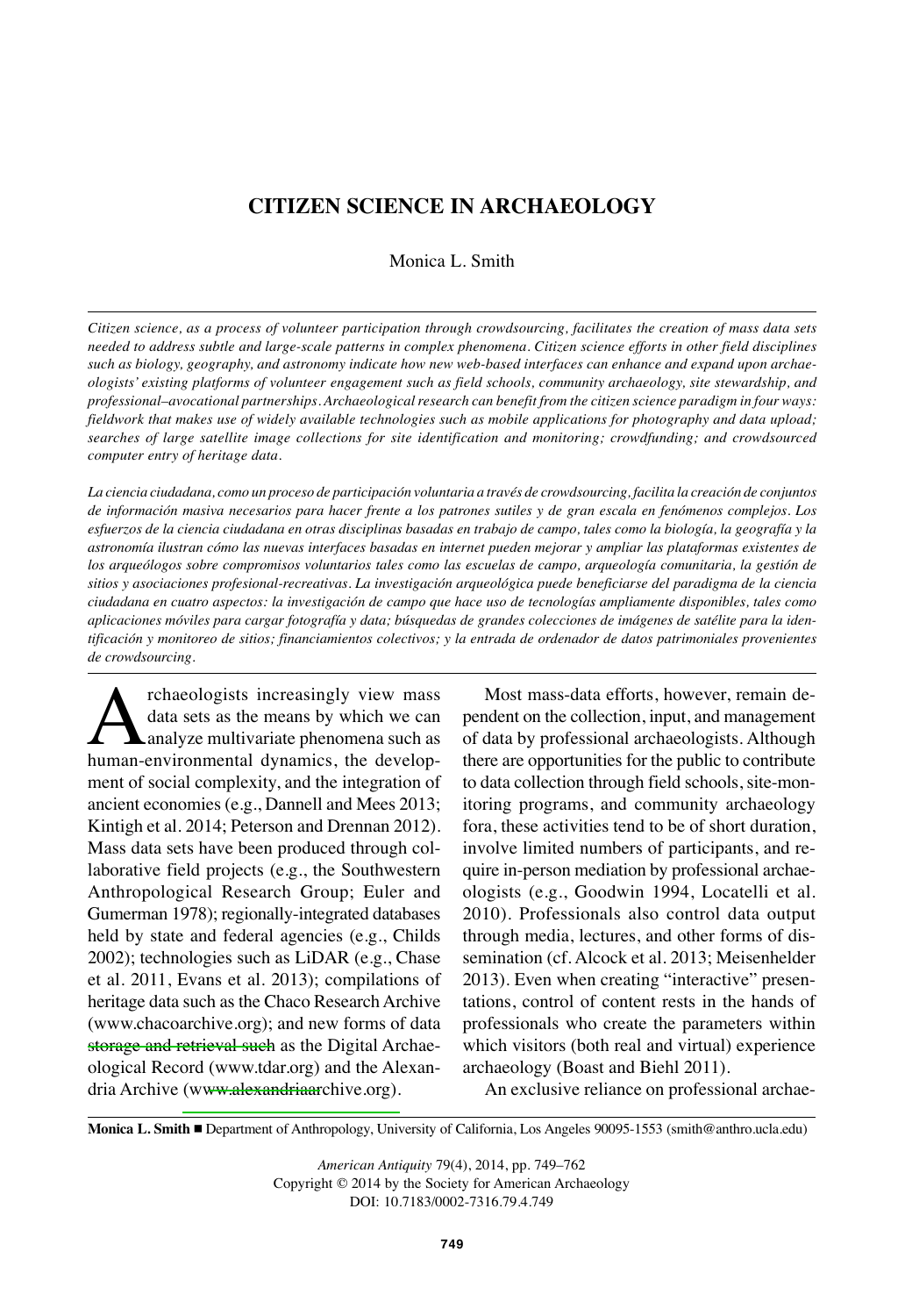#### **750 AMERICAN ANTIQUITY [Vol. 79, No. 4, 2014**

ologists for data collection and management has negative implications for researcher workload as well as for stakeholder satisfaction. Stuart Struever (1971:18) noted that the "magnitude and complexity of data collection and analysis are far beyond the practical capacity of the individual investigator," a lament that has philosophical and practical implications given dwindling resources for archaeological research at precisely the time when computerization enables large-scale data management and analysis. Archaeologists have simultaneously faced critiques of their publicoutreach efforts; a generation ago, Francis Mc-Manamon (1991) outlined the "many publics" for archaeology, ranging from Congress and tribal members to teachers and students and concluded that all were underserved by professionals. His call for active engagement has been continually echoed by those who have noted the essential role of the public in archaeological research and heritage preservation (e.g., Hicks et al. 2007; Little 2002; Little and Shackel 2007; Sabloff 2008; Stottman 2010).

#### **The Concept of Citizen Science**

A powerful solution that addresses both the professional labor bottleneck and the desire for public engagement can be found in the use of a *citizen science* approach. A citizen scientist is defined as "a volunteer who collects and/or processes data as part of a scientific enquiry" (Silvertown 2009:467; cf. Sullivan et al. 2014:31). Citizen science is distinct from other types of volunteered or compiled information (such as blogs or web feeds) because of data-collection protocols through which participants are informed about the scope, goals, and outcomes of the research and actively become partners in the scientific enterprise (Haklay 2013:107). Volunteers can participate through outdoor fieldwork, the evaluation of imagery, the transcription of written records, and other forms of data entry.

Citizen science data collection is increasingly made possible by the Internet and in particular the development of Web 2.0 with its "sociable technologies" that permit user-generated content through data uploads, social networking, filesharing, and wikis (Boulos and Wheelert 2007:2; Harris 2012; Kansa et al. 2011). Citizen science

projects utilizing these modes of interaction enable expedient participation through succinct research questions and simple tutorials that enable visitors to feel productive with a modest investment of time, in contrast to traditional volunteer modes such as serving as docents or lab volunteers. Citizen science is having a revolutionary impact on other disciplines such as biology, geography, and astronomy; the brief description below illustrates the collective scholarly and social effects of this mode of mass data collection.

### *Models of Citizen Science in Biology*

In citizen science biology projects, individuals collect observations on plants, animals, and environmental conditions that enable researchers to create and synthesize large data sets through technologies that include mobile phones and internet interfaces. Because many biological and environmental phenomena are widespread, inputs from multiple geographic locations are required in order to create realistic models and analyses. Jonathan Silvertown (2009:467) has encapsulated the resultant dependence of researchers on participatory efforts, noting that "Large-scale environmental science requires citizen science."

One of the largest projects is eBird [\(www.ebird.org\),](http://www.ebird.org) a web-based initiative that compiles bird-watchers'sightings into a comprehensive data set (Sullivan et al. 2014). Developed at Cornell University in 2002, the project now includes over 150,000 individual participants and more than 140 million observations logged. Once received, information is coded as CSV files tied to GIS databases and control-input filters track observers as well as their inputs to reduce stray entries, augmented by human-computer feedback mechanisms (Hochachka et al. 2012; Munson et al. 2009). Real-time upload produces data for addressing species diversity and migratory patterns, and aids preservation efforts by forecasting migrations such that, for example, wind-generating plants can be requested to turn off at night and farmers can be requested to irrigate fields at times that coincide with waterfowl movements (Robbins 2013).

Biologists also have designed citizen science projects to address specific research questions. One recent example is Emily Almberg's project to monitor population dynamics and health among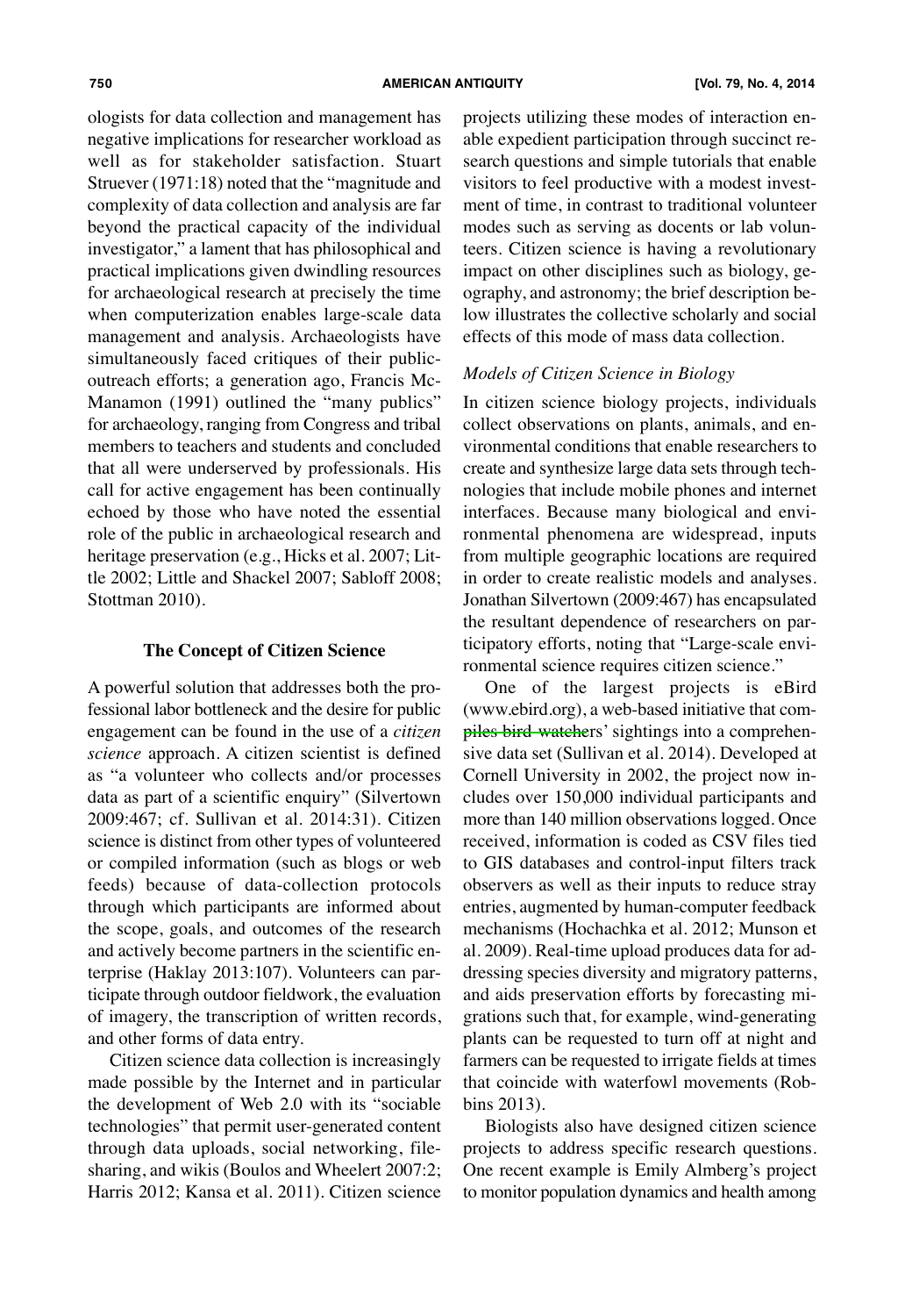wolves in Yellowstone National Park through photographs of mange patterns. On the logic that visitors take large numbers of photographs and that the GPS capacity of cameras and mobile phones enables time-space location recording, Almberg developed a low-cost web portal for visitors to upload images resulting in a dynamic distribution map that tracks contacts among packs and subsequent health changes (Prevost 2013; [www.yel](http://www.yel-)lowstonewolf.org). Another image project is Snapshot Serengeti, which invites visitors to identify animals on digital photographs from unstaffed camera traps [\(www.snapshotserengeti.org\).](http://www.snapshotserengeti.org) Many other biology initiatives can be found on the web portal Zooniverse [\(www.zooniverse.org\)](http://www.zooniverse.org) which as of this writing lists twenty active projects.

Citizen science efforts also focus on archival data from botanical, ornithological, and entomological collections by posting specimen labels for transcription using the portal Notes from Nature (notesfromnature.org). The site contains short descriptions of each project as well as "rewards" for participation that start in increments of a single record (with an advertised estimate of as little as three minutes per record). A typical effort is the CalBug project of the University of California, Berkeley in which volunteers transcribe specimen labels from 1880-present in order to "use the collection data to assess how arthropods have responded to climate change and habitat modification" [\(http://calbug.berkeley.edu\).](http://calbug.berkeley.edu)

The widespread global availability of mobile internet access provides an important source of data-capture even when few formal research institutions exist. Observational projects include India's Common Bird Project [\(www.cbmi.in\);](http://www.cbmi.in) the South African biodiversity sites mybirdpatch.adu.org.za and [www.ispot.org.za;](http://www.ispot.org.za) the Amazon botany project Wikiflora (Fielding 2013); and the Waterkeeper Alliance, a grassroots monitoring group active in 19 countries [\(www.waterkeeper.org\).](http://www.waterkeeper.org) Global efforts also are streamlined through third-party umbrella organizations such as the Max Planck Institute which sponsors movebank.org, a clearinghouse for data on animal migrations which are, by definition, usually multicountry phenomena.

The participation of citizen scientists in biological data collection produces more than just academic results. Çagan H. Sekercioglu has noted about crowdsourced bird data from Turkey that such projects are "getting young people involved in natural history, which might seem slow and old-fashioned in the age of instant online gratification" (cited in Robbins 2013). Many citizenscience efforts do, however, deliberately engage in "instant online gratification" to encourage participants and validate inputs, with virtual "badges," opportunities for competition, and feedback popups that mimic elements of online gaming.

#### *Models of Citizen Science in Geography*

Geography, as the study of human-spatial interfaces, occupies a central theoretical position in the natural and social sciences (Bordogna et al. 2013). Geographic information includes both an objective component (a physical location on the earth) and a subjective component (a description or naming of that location; see Goodchild and Li 2012). Volunteered Geographic Information (VGI) encompasses both field data and image processing and has proven highly effective in longitudinal management efforts such as observations of environmental change as well as providing virtually instant feedback at times of natural disasters and warfare (Goodchild 2007).

The large data sets generated by VGI also capture the variable intensities of unevenly distributed phenomena (such as fires, snowstorms, and earthquakes), enhancing the effectiveness of both short-term management goals (Elwood et al. 2012:576–577) and long-term goals of developing more accurate predictive models (see Bordogna et al. 2013). With regards to image-processing, researchers have emphasized that people are still superior to computer algorithms for evaluating satellite images and photographs (Huynh et al. 2013) and for visual interpretation of handwriting in heritage data archives [\(http://www.old](http://www.old-)weather.org).

Volunteered geographic information is highly cost-effective.As Goodchild (2007:217) has noted, the growth of VGI encompassed in programs such as Wikimapia comes at a time when government support for cartography has declined dramatically in both developed and developing countries. VGI is not wholly unproblematic, however: observers are not evenly distributed, and some places are more frequently visited and updated than others. Competition to establish the "correct" placename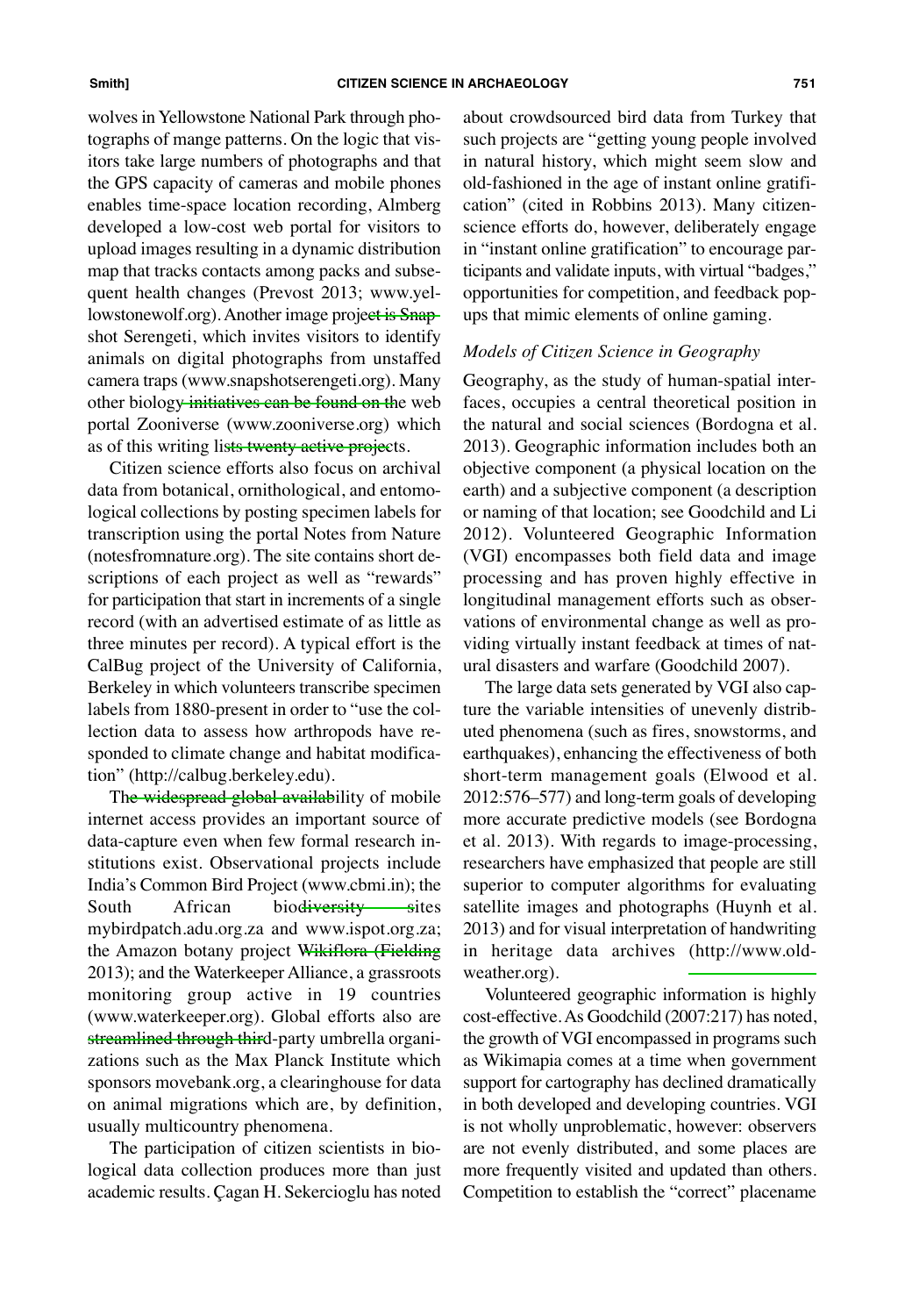among dissenting contributors also can result in "tag wars" in which individuals overwrite prior entries (cf. Ballatore et al. 2013).

#### *Models of Citizen Science in Astronomy*

The visible night sky is observed by people world-wide. There are no entry barriers to initial participation in astronomy, given than basic observations can be made with the naked eye. Amateurs have made a number of significant discoveries, and of all of the sciences, astronomy has been the most active in recognizing volunteer efforts through awards and professional-amateur collaborations (a recent example being Hanny van Arkel, a Dutch schoolteacher whose discovery of a distinct gas cloud through the Internet project Galaxy Zoo led to her being listed as a coauthor in numerous scholarly papers, e.g., Keel et al. 2012). Other forms of public recognition include the naming of comets for those who first sight them, a list that includes many amateur astronomers (Mobberly 2011).

Volunteers participate through both active observation projects and passive contributions of computer processing time. One of the largest efforts is the SETI@home program started in 1999 (setiathome.berkeley.edu; Anderson et al. 2002). In order to search for "spikes" in radio frequencies, the SETI project sent out recorded data from radio telescopes to volunteered personal computers. Data was processed through a program that, once installed, ran in the background and required no further direct user interaction. Within a week of its launch, 200,000 people downloaded the program and started processing data; over six million volunteers have since participated (Anderson et al. 2002; Korpela 2012). Information is stored in a relational database, with accuracy achieved through redundancy: multiple computers are utilized for each data packet to filter out faulty processors and malicious users (Anderson et al. 2002:57).

Active observation projects also garner numerous volunteers, such as the Citizen Sky program which registered over six thousand participants to monitor the bright variable star epsilon Aurigae from 2009–2012. The project was ideally suited to citizen science because the star was bright enough to be easily visible even in cities (and in fact was so bright that it overwhelmed sensitive professional equipment; Price and Lee 2013:777). Other projects ask volunteers to scrutinize images, rather than the actual sky, for anomalies. In Galaxy Zoo [\(www.galaxyzoo.org\),](http://www.galaxyzoo.org) individuals classify galaxies utilizing a simple sorting rubric that takes only a few moments per image. Thus far, over 150,000 participants have logged a total of more than 50 million classifications. Another example is Stardust@home, in which viewers scrutinize "focus movies" for interstellar dust particles (startdustathome.ssl.berkeley.edu). Although the site frankly advises volunteers that there are likely to be only about a dozen particles in the collection of over a million images, the project has logged over 21,000 volunteers who have undertaken image searches.

## **A Background for Citizen Science in Archaeology**

Citizen science projects are just beginning in archaeology, but can be established as a productive and transformative outgrowth of existing commitments to data collection and public engagement. The intellectual infrastructure for citizen science includes field schools; collaborations with avocational archaeologists; site-steward programs; donor-supported fieldwork; and community archaeology.

#### *Field Schools*

The traditional goal of archaeological field schools has been to provide academic training (Mytum 2012). More recently, the concept has been expanded to provide an engaged scientific experience for students who are not anticipated to become professional archaeologists (e.g., Boytner 2012, Morrison 2012), and as a means of fostering collaborative relationships with descent communities (e.g., Young 2012). Although field schools usually are highly regarded by their alumni, there are limits to the number of people who can be accommodated, and there often are significant financial costs to attendees (along with opportunity costs given that students forego other work during academic breaks). Field schools, even those that fund research projects, also contribute to the professional labor bottleneck for principal investigators who must simultaneously manage the project's intellectual components,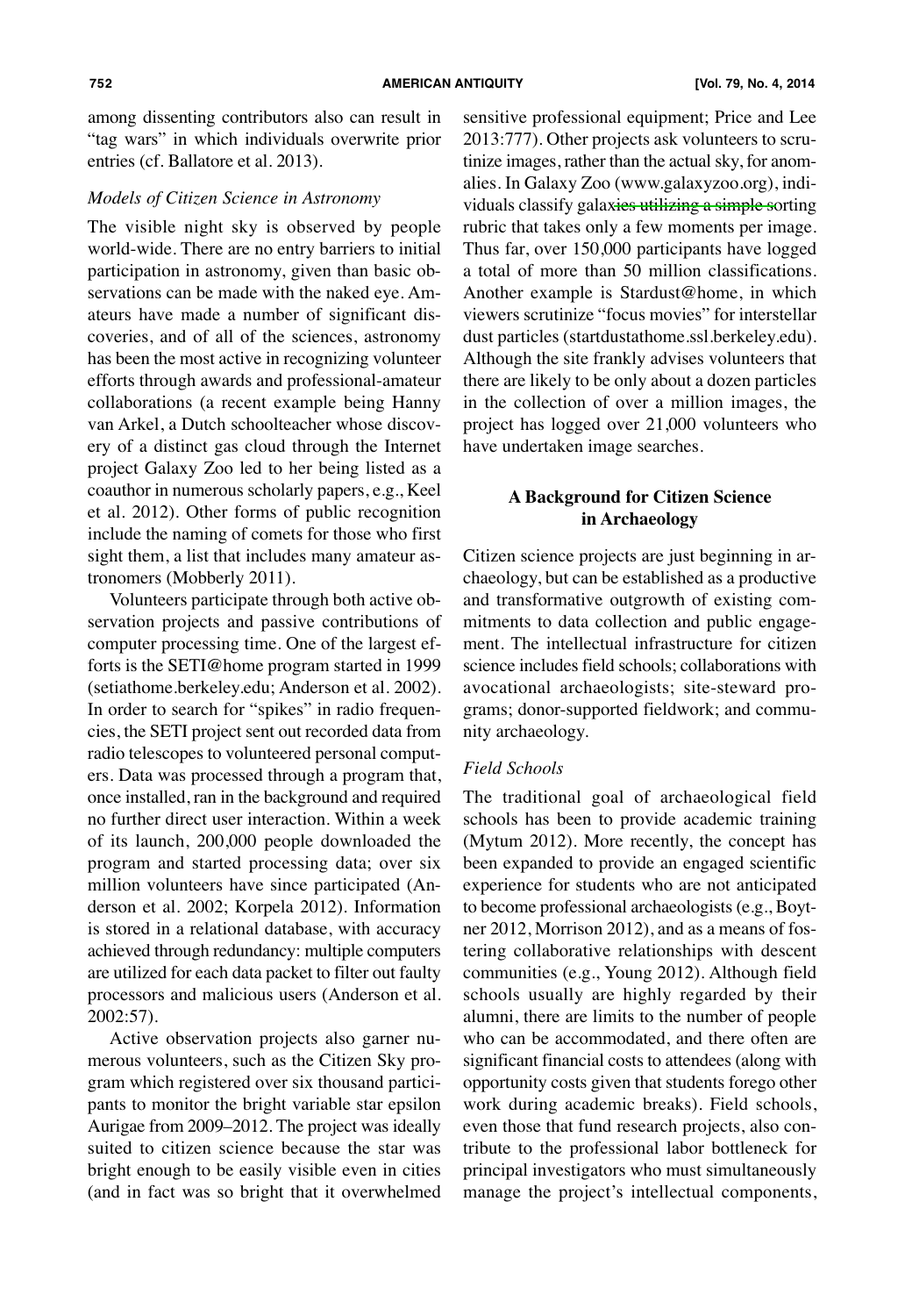field logistics, and the myriad anxieties and emergencies that ensue when inexperienced young people are immersed in field situations.

#### *Avocational Archaeology*

Although archaeology has become increasingly professionalized in the past forty years, dedicated volunteers remain an important component of our discipline's identity and workforce (Goldstein 1994; Snead and Sabloff 2010). As Poetschat et al. (2012) observe, avocational archaeologists outnumber professionals in the U.S. and constitute the majority of fieldworkers in domains such as rock-art recording. Regional societies reward and recognize their members and since 1985 the Society for American Archaeology has bestowed the annual Crabtree award to an avocational archaeologist. The SAA website also provides links to more than thirty-five local societies whose goals and activities are compatible with the Society's mission [\(www.saa.org/coas\).](http://www.saa.org/coas)

Responsible avocational archaeologists comply with legal requirements and engage in systematic data collection, recording, and publication. Individuals may work alongside professionals through regional archaeological societies, federal programs such as Passports in Time [\(www.passportintime.com\),](http://www.passportintime.com) or collaborative entities (such as the Colorado Program for Avocational Archaeological Certification jointly sponsored by the Office of the State Archaeologist of Colorado and the avocational Colorado Archaeological Society).

Avocational groups respond to local conditions and enable a year-round research presence, as illustrated in Smith and Moore's (2013) detailed discussion of volunteer archaeologists in Tennessee over the past fifty years. Members of the Middle Cumberland Archaeological Society have provided thousands of hours of volunteer labor, collecting valuable information that otherwise would have been lost as well as contributing funds for publications and raising awareness about site preservation (Smith and Moore 2013). Avocational groups elsewhere have been responsible for significant initiatives at both historical and prehistoric sites including Historical Annapolis, Inc. (Matthews and Palus 2007) and the Chimney Rock National Monument (Mark Varien, personal communication 2013).

# *Site-Steward and Archaeological Monitoring Programs*

Site-steward programs are a specific manifestation of avocational archaeology that also represents knowledge co-creation, enlisting volunteers to serve as "eyes and ears" for site monitoring beyond the workday capacities of salaried employees. In the United States, site-steward programs have been developed by government land agencies (National Park Service, Bureau of Land Management) as well as by state-level professional societies that train volunteers to visit, monitor, and report on site conditions. The Bureau of Land Management notes that in Arizona alone, there are 670 trained volunteers who have provided a collective 96,000 hours of monitoring time (BLM 2013). These programs do entail costs, however, as there is a time commitment required by both staff and volunteers for training in addition to the time expended in site monitoring, some of which takes place in relatively remote areas.

#### *Donor-Support Fieldwork*

Participation in archaeology through donor funding has a considerable history both in the United States and abroad (Snead 1999; Thornton 2013). In the twentieth century, contributions began to include physical labor through programs such as Earthwatch (earthwatch.org) and Adventures in Preservation (adventuresinpreservation.org). Volunteers pay fees that provide financial support in return for the opportunity to excavate, survey, or catalog finds within a specific time period, typically two weeks or less. Participants include professionals such as teachers, lawyers, and doctors who respond positively to the "romance of archaeology" and to the novelty of team participation in exotic settings. Because of the costs of transportation and enrollment, however, pay-tovolunteer participation is generally limited to a certain economic and social stratum.

#### *Community-Based Archaeology*

Archaeologists have long interacted with local stakeholders in the recording and preservation of sites, but formal "community archaeology" emerged from shifts in both the theory and practice of our discipline. Archaeologists engaging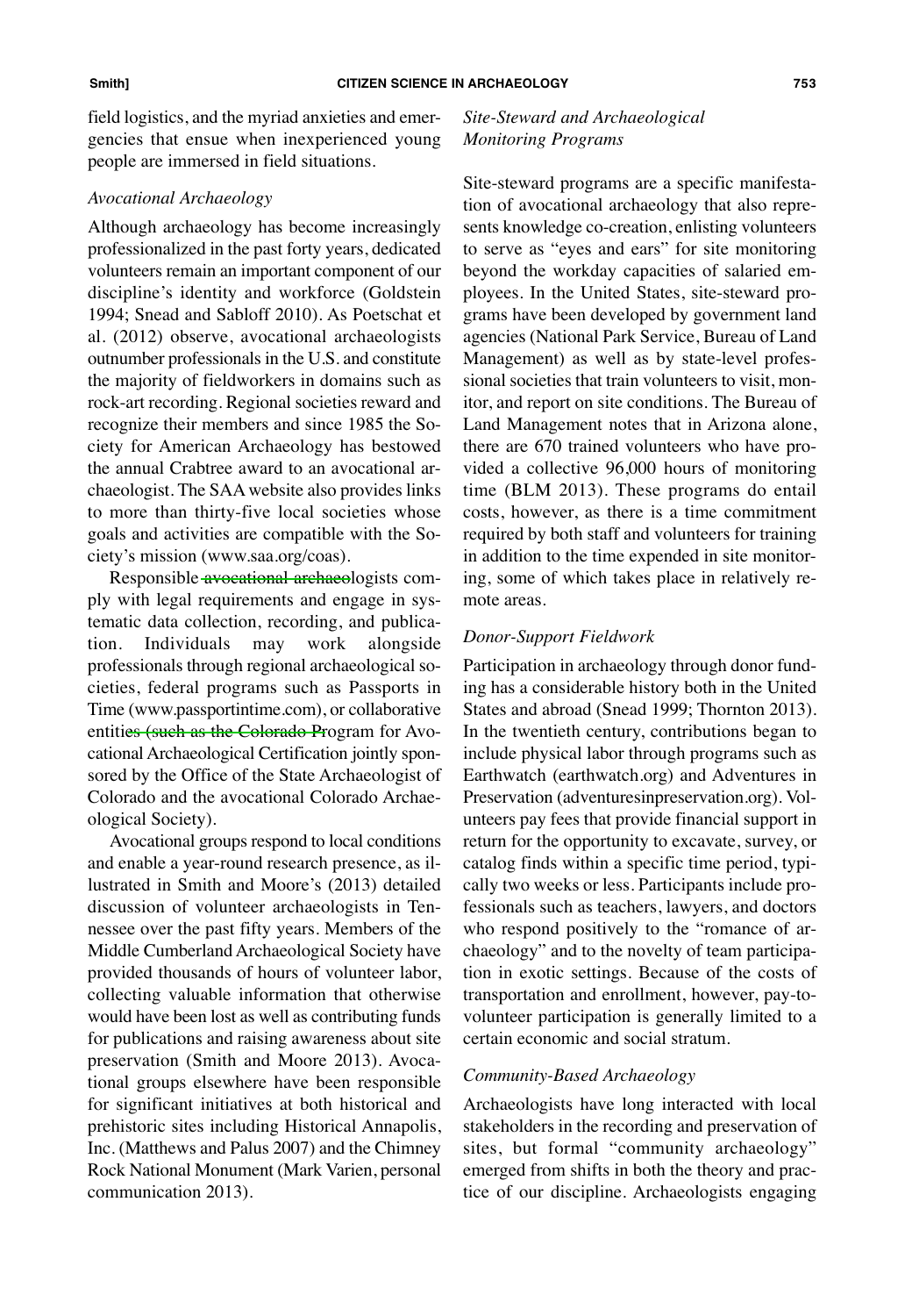with postmodern/postprocessual theory emphasize local trajectories of culture history and the connective link between material remains and descent communities (Atalay 2012; Colwell-Chanthaphonh and Ferguson 2008; Klassen 2013; Little and Shackel 2007; Mills and Ferguson 1998; Silliman and Ferguson 2010). In such programs, professional archaeologists design and implement projects with stakeholder input and within an academic or other institutional context.

Community archaeology has been boosted by logistical changes related to permissions and research methods. The establishment of the Native American Graves Protection and Repatriation Act (NAGPRA) in the US in 1990 and the Heritage Conservation Act in Canada in 1996 has resulted in more tightly integrated research collaborations with indigenous peoples. Community archaeology also has been undertaken abroad, with prominent exemplars being the Maya-focused MACHI project in Mexico and adjacent Central America nations (McAnany and Parks 2012) and the reflexive research at Çatalhöyük in Turkey (Hodder 2003; summarized in Atalay 2012). Community archaeology projects often address a broad demographic including youth (Jóhannesdóttir and Ingason 2009; Paz 2010) and the elderly (Stewart et al. 2004) with capacity-building that enables participants to acquire transferable skills such as surveying, project management, and computer proficiency.

Although community archaeology has many positive aspects, there are limitations given the amount of time required of participants and investigators. Participation is usually episodic in the life of an individual, with limited scope for continued engagement once fieldwork has ended. Projects also can become adversely affected by pre-existing strife within the community, resulting in truncated research and significant investments of time to mitigate underlying community issues (e.g., Faulkner 2009).

In sum, field schools, avocational programs, and community-stakeholder projects demonstrate archaeologists' commitment to the integration of research with public outreach. Given the intensive person-to-person interactions required by these approaches, however, any scaling-up of participation can only be achieved through technological means. Archaeologists already have utilized crowdsourcing techniques via questionnaires as a way to gather data from fellow professionals (Kintigh et al. 2014; Zeder 1997), and museum practitioners have used similar means to gather public feedback on exhibits (e.g., Paardekooper 2012). These steps indicate the discipline's readiness to move towards mass collection of actual archaeological data.

#### **Archaeological Citizen Science Projects**

Citizen science projects in archaeology are in an explosive phase of growth for both the collection of original field observations and the compilation of heritage data. Scholars in the United Kingdom are particularly advanced in their development of mass-data projects that integrate public participation, institutional investments, and government initiatives, including recently-launched efforts on the Bronze Age ([crowdsourced.micropasts.org\),](http://www.medieval-graffiti.co.uk) medieval churches(www.medieval-graffiti.co.uk), and twentieth-century conflict (new.archaeologyuk.org/first-world-war). Cultural heritage projects in the Netherlands similarly have utilized crowdsourcing through photography upload and data transcription (velehanden.nl).

In the United States, the historic site of Montpelier in Virginia provides an example of volunteer fieldwork encompassed within a broader research initiative on the economics of early Euro-American life (Reeves 2010; Reeves and Clark 2013). In 2013, metal-detector enthusiasts were invited to map and verify the locations of historic metal artifacts indicative of structures within the site's 2,700 acre (1,100 hectare) core area. Workshops and a Certificate Program provided opportunities for the co-creation of knowledge between volunteers and staff, resulting in multiple benefits including efficient site survey, public outreach, the development of mutual understanding, and a recognition of the factors that attract both professional and avocational archaeologists to the pursuit of the past. Tellingly, the project accommodated the volunteers'interest in artifacts by offering the opportunity for "digital collecting" in which their scientifically recovered artifacts could be displayed to their friends through photography and web dissemination (Reeves and Clark 2013).

Some types of archaeological phenomena may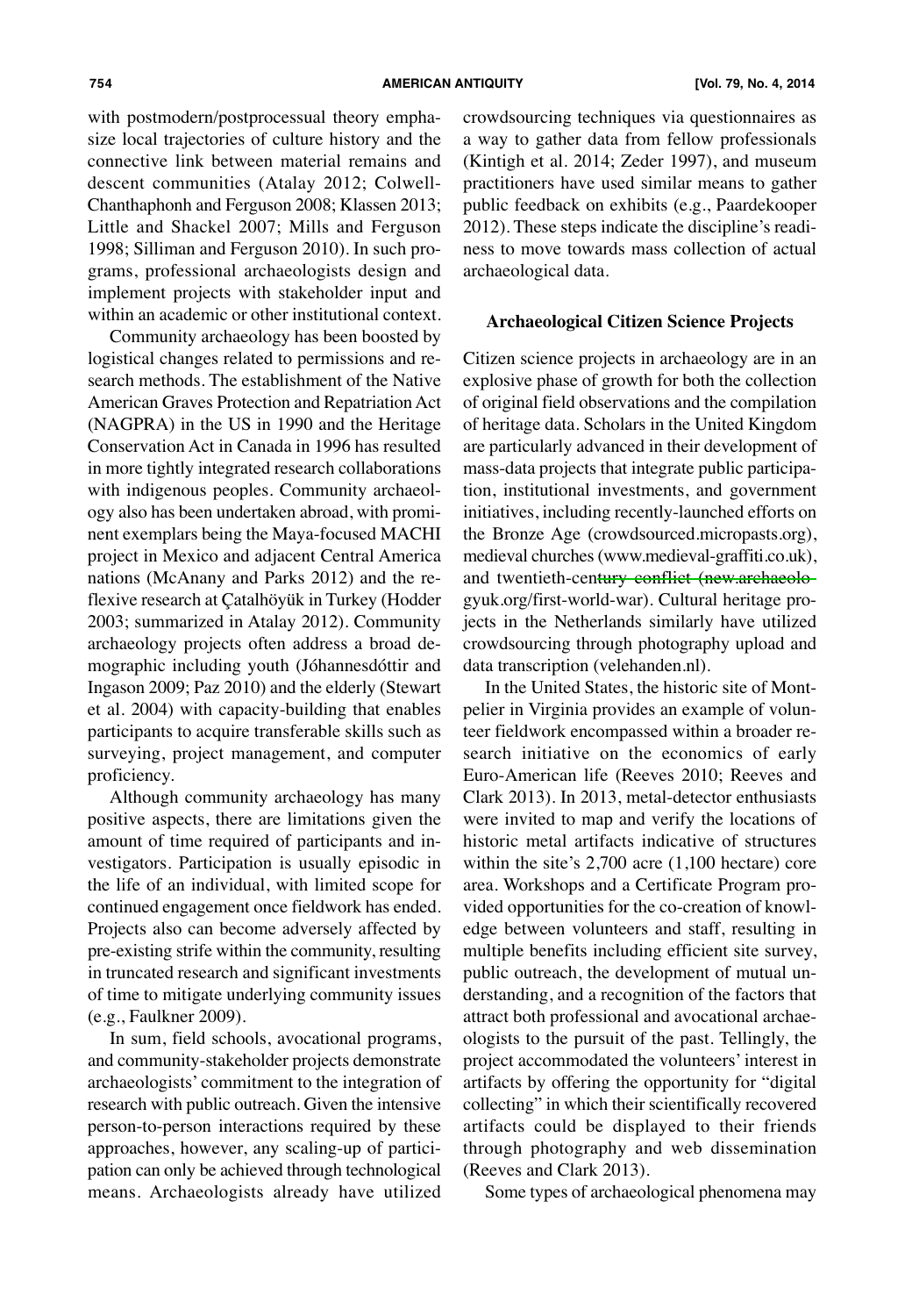appear and disappear so rapidly that volunteer reporting is the only practical method of data collection. Shipwrecks and other maritime debris, which are unpredictably exposed and then reburied through wave and wind action, are good examples of evidence more likely to be encountered through happenstance than through targeted programs of archaeological survey. In Massachusetts, avocational and state agencies created the SHIPS program to collect and synthesize local beach-walkers' sightings (Bensley and Mastone 2014; Mastone and Trubey 2007). The collaboration has succeeded in compiling valid data for coastal maritime studies, preservation, and heritage management in a time of limited government resources. The project also brought participatory maritime archaeology to a wider audience beyond the recreational divers who are usually the focus of public-outreach efforts, such that "almost anyone and everyone could participate" (Mastone and Trubey 2007:149).

In addition to field research, citizen scientists have collected data from satellite imagery in the Valley of the Khans project [\(http://exploration.na](http://exploration.na-)tionalgeographic.com/mongolia/). The project was created with two distinct objectives: a highprofile goal to use 85,000 satellite images from Mongolia in a search for the tomb of the legendary warrior Genghis Khan, and a more routine goal of searching for all human-made structures in the vast reaches of an otherwise unexplored area. <sup>1</sup> As of early 2014, the web site has logged more than 150,000 online explorers who have processed nearly one million image views. The project is tied to field research in a way that allows vicarious participation in the validation of efforts, including a recent expedition to Mongolia that discovered fifty previously unknown sites on the basis of the crowdsourced image analysis (Huynh et al. 2013).

The Valley of the Khans web site is straightforward, with appealing graphics and well-designed interfaces. After registering, participants encounter a set of ten training frames in a quiz format to learn the drag-and-drop placement of icons identifying roads, rivers, ancient structures, modern structures, and other features. The site tracks participants, initially identifying them as "novice" but allowing them to earn higher rankings through an index of proficiency. Visitor engagement is reinforced by pop-up phrases such as "Good work! 7 other explorers also saw a modern structure in this map." Safeguards are in place against overpopulation of icons on both an individual level ("You have reached the maximum number of annotations for a map") and through a comparison with others ("4 previous explorers saw a road on this map. Do you agree?").

Archaeologists also are utilizing crowdsourced satellite image searches to monitor site damage. In an innovative use of Google Earth's Outreach and Spreadsheet Mapper tools to track looting in Jordan, Contreras and Brodie (2010:30) explicitly noted that the project goal was to enable non-archaeologists as well as professional colleagues to access information for heritage awareness. The regular patterning of constructed features such as canals and walls along with the recognizably irregular trenches of looters' pits enabled standard and repeatable assessments. The use of satellite imagery also enables participation at low risk compared to physical monitoring in areas where looting is accompanied by other illegal activities such as recreational drug use or the trafficking of humans and narcotics.

#### **Mass Participation through Crowdfunding**

In the past, only wealthy donors could afford to sponsor research, but web-based "crowdfunding" democratizes support by allowing people to contribute much smaller sums while still gaining a level of familiarity and participatory satisfaction. The science-specific Microryza web site, for example, has in its opening frame the invitational phrase "When you fund science, we all get closer to the moment of discovery" (microryza.com). Other science web sites use similarly encouraging language: "Real science online" (zooniverse.org); "Science we can do together" (scistarter.org); and "Be a part of science history!" (petridish.org).

Some crowdfunding web sites require that the entire funding target be reached for an all-ornothing provision of funds, while others allow researchers to access any collected resources. Web sites often take a small percentage of the collected funds as overhead (note the explicitly commercial status of some websites as noted by the ".com" suffix), although the overhead is still relatively low at 4.5–12 percent compared with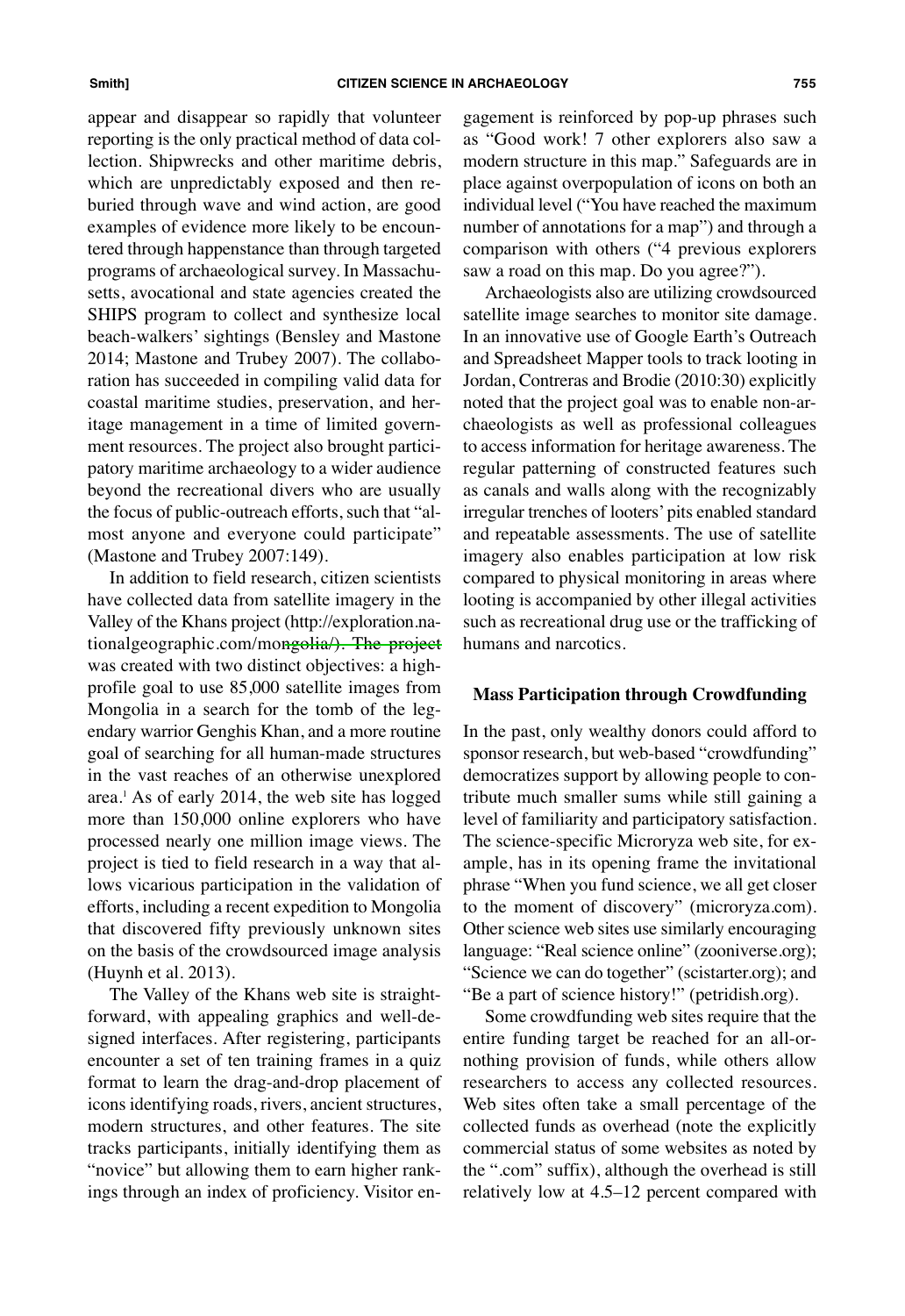rates levied by research institutions on federal grants (averaging 48 percent in the United States; see Sale and Sale 2011). Moreover, sums raised through crowdfunding websites are given directly to the investigator for the immediate start of work, unlike traditional grants for which investigators must continually negotiate the release of awarded funds banked by their institutions.

Archaeological uses of crowdfunding include Ian Slayton's "Climate Change in the Cradle of Civilization" funded by rockethub.com in 2012, and Justin Lowry's excavations at the site of Chiquilistagua in Nicaragua funded by kickstarter.com in 2013. Matthew Piscitelli (2013) has noted two distinct advantages to the use of crowdfunding. First, crowdfunding is suited for raising small sums of money that enable projects to get started. Secondly, crowdfunding provides a more rapid turnaround than traditional grant programs, enabling resources to be more quickly mobilized at moments of discovery or urgency as was the case for his research on a threatened site in Peru (another recent example is Jennifer Pournelle's use of crowdfunding through experiment.com to attend a short-notice government meeting in Iraq, a successful effort that was matched by her university's research grants office). <sup>2</sup> Crowdfunding need not be limited to initial research efforts, as shown by the well-established Ziyaret Tepe project which has augmented its institutional funding through the British organization The Big Give [\(www.thebiggive.org.uk\).](http://www.thebiggive.org.uk)

Archaeologists and administrators might understandably be wary of reliance on popular review instead of peer review as a basis for funding scholarly projects. Viewed as a form of remunerative public outreach, however, crowdfunding provides opportunities for researchers to explain their work to a broader audience and to develop lively, crisp media presentations of the type required by crowdfunding web sites. Academic and professional use of crowdfunding is likely to become a necessity in the near future, given recent dramatic cuts in government support and research institutions' expectations for entrepreneurial engagement with donors (in late 2013, for example, Georgia Tech and Northeastern University independently pioneered the development of their own university crowdfunding web sites; Perlstein 2013).

#### **The Future of Citizen Science in Archaeology**

Archaeologists have always been interested in finding sites as a component of regional analysis, and predictive modeling has increased with the advent of more powerful tools for multivariate landscape analysis and in recognition of the need to maximize ground truthing time for budgetary and logistical reasons (Ford et al. 2009; Verhagen and Whitley 2012). Modern material culture sites and historical sites such as cemeteries are particularly amenable to crowdsourcing approaches that focus on abundant phenomena, analogous to biology projects that focus on common species. Examples of such projects might include asking participants to track locations of trash that can be encoded as the result of particular social events (e.g., backroads partying) compared to cumulative patterns of discard (such as roadside trash). Projects that tally commemorations (such as memorial trees) or roadside shrines (in remembrance of accident victims) similarly could collect geolocation and descriptive information.

Volunteer archaeological fieldwork can recover information on phenomena that are unevenly distributed or obscure except when viewed under the right conditions (such as mounds or bedrock mortars that are visible only in raking sunlight or immediately after light snowfalls). Shorelines and riverbanks, present in all fifty states, also provide an ideal scenario for citizen science initiatives through the use of interactive technologies. Surprisingly, however, discussions of the Internet and web-based interactions are absent from even the most recent overviews of volunteer shoreline surveys in the US (see Bensley and Mastone 2014; for a project in development in the UK, see Kennedy 2014). The potential for using citizen scientists as partners in groundtruthing, site monitoring, and site discovery is particularly strong in the developing world where mobile computing and recreational landscape use by a growing middle class of educated and environmentally committed individuals combine to provide productive opportunities (cf. Davies et al. 2014; Elwood et al. 2012).

Finally, archaeologists would benefit considerably from crowdsourced data entry for both historical archives and contemporary projects. As Shawn Ross has noted, archaeology has until re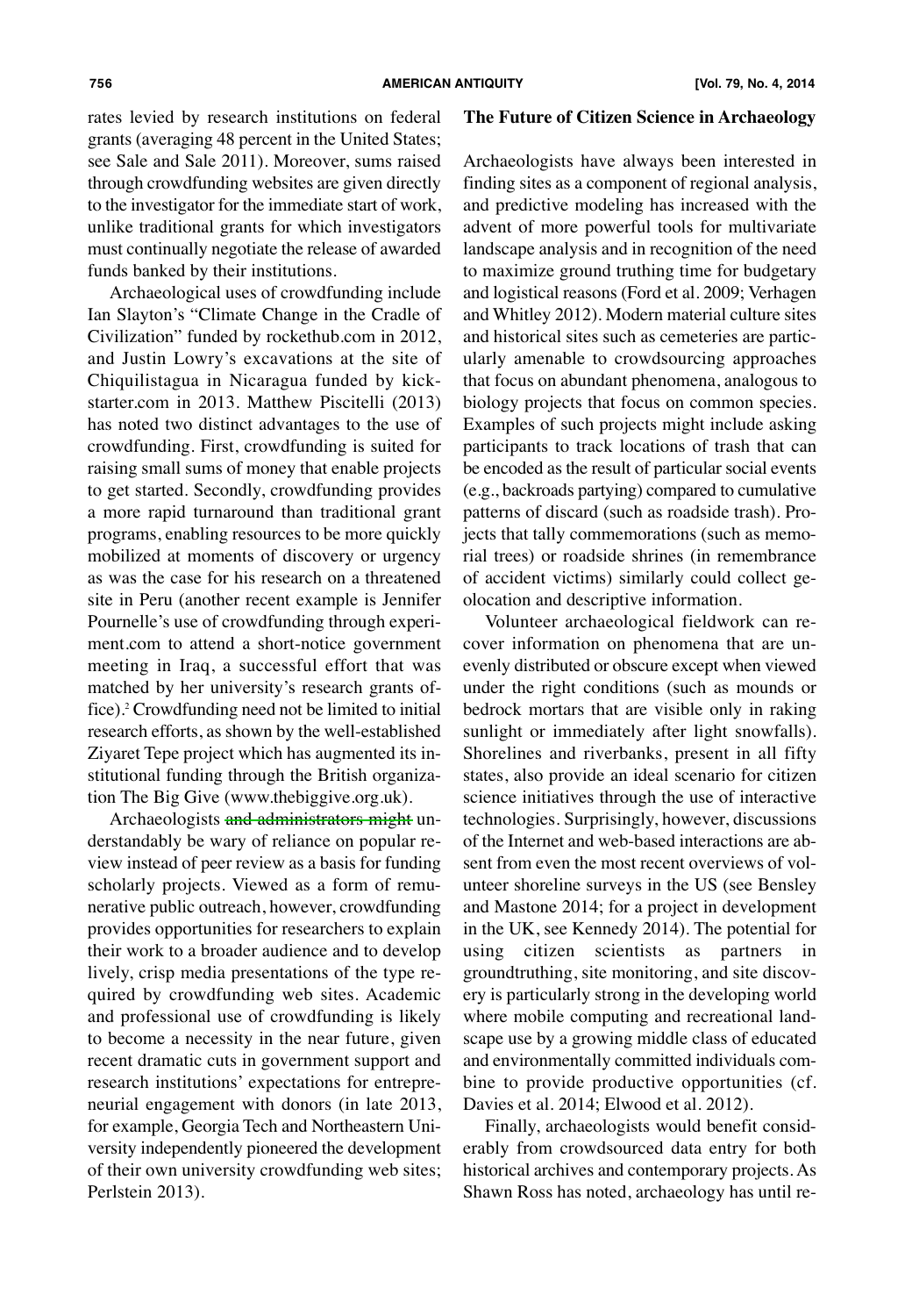cently been primarily recorded through penciland-paper approaches, a factor that has kept an enormous amount of data unavailable to comparative projects. <sup>3</sup> Utilizing models such as Snapshot Serengeti, Calbug, and Old Weather, museums and archives could load scanned data pages online along with templates for spreadsheet data entry and transcription of field notes into searchable databases (one such project is already underway on British Museum archaeological holdings; see crowdsourced.micropasts.org). Contract firms also have vast libraries of unpublished data that could be productively brought into broader access.

#### **Discussion**

As seen in other disciplines, citizen science has the potential for significant impacts beyond just collecting "more data" to the creation and fulfillment of new research agendas. Biology projects focusing on common birds such as pigeons and sparrows, for example, have been designed to provide an experience that virtually guarantees a satisfactory "sighting." However, these projects have transformative benefits through their ability to track populations that are almost too large and ubiquitous for standard research programs but provide data essential for monitoring changes in wildlife behavior linked to anthropogenic impacts and environmental shifts (Hochachka et al. 2012). Geographers have observed that volunteered geographic information has resulted in greater scholarly awareness of alternate modes of spatial experience that expand feminist and critical geography interpretations (Haklay 2013). And, as noted above, volunteers are widely acknowledged as essential partners in astronomy research.

Critical studies of citizen science in other fields provide insights on participants'motivations and rubrics for the development of successful projects (e.g., Noordegraaf et al. 2014, Sullivan et al. 2014). Research indicates that volunteers' primary motivation is "to contribute to original scientific research" (Raddick et al. 2013), with the opportunity to engage in teamwork as an additional important component (Nov et al. 2010). For archaeologists, a shift to a collaborative interface between professionals and interested non-professionals also addresses the vast and expanding

market for information about the human past, as evidenced in the popularity of television shows, magazines, web sites, and university courses devoted to the subject.

Archaeologists may be reticent to initiate crowdsourced fieldwork projects for fear of encouraging looting. But the corpus of professional archaeologists is inadequate to stem the tide of archaeological destruction that is already occurring; as in other fields, volunteers are the only mechanism by which increased numbers of observations can be achieved. Concerns for the security of archaeological sites can be addressed through training modules on web interfaces, the integration of research projects with recognized institutions, an emphasis on ethics as a component of research, and the selective release of compiled data back to the public (the latter includes, for example, the masking of pinpoint GPS location data into larger generic "dots" on a map, e.g., Wienhold and Robinson 2014). The predicted or actual locations of some site types clearly are not suitable for dissemination due to their sensitive nature, but some site types are relatively abundant and/or immutable such as cairns, shell middens, bedrock mortars, grinding slicks, historic discards, and inscriptions. Portable items that have lost their specific local provenience, such as maritime debris or rural family collections of projectile points, also could yield mass-data significance when mapped on a continental scale.

Some intellectual caveats do apply to the citizen science model of data collection, however. Standardized compilations are difficult to achieve even when participants are working together within a single team (Hawkins et al. 2003), and even when all of the participants are trained professionals (e.g., Sullivan and Schiffer 1978 on SARG). Professional archaeologists tend to rely on the idiosyncracies of their own training when engaged in basic tasks such as sorting ceramics, separating "debitage" from flakes, or delineating primary from secondary deposits although these initial activities have significant implications for interpretation (e.g., Adams and Adams 1991; Tomášková 2003). The necessary standardization of data collection for citizen science provides a moment of philosophical introspection by compelling archaeologists to articulate distinctions instead of relying on a "gestalt" approach to classification.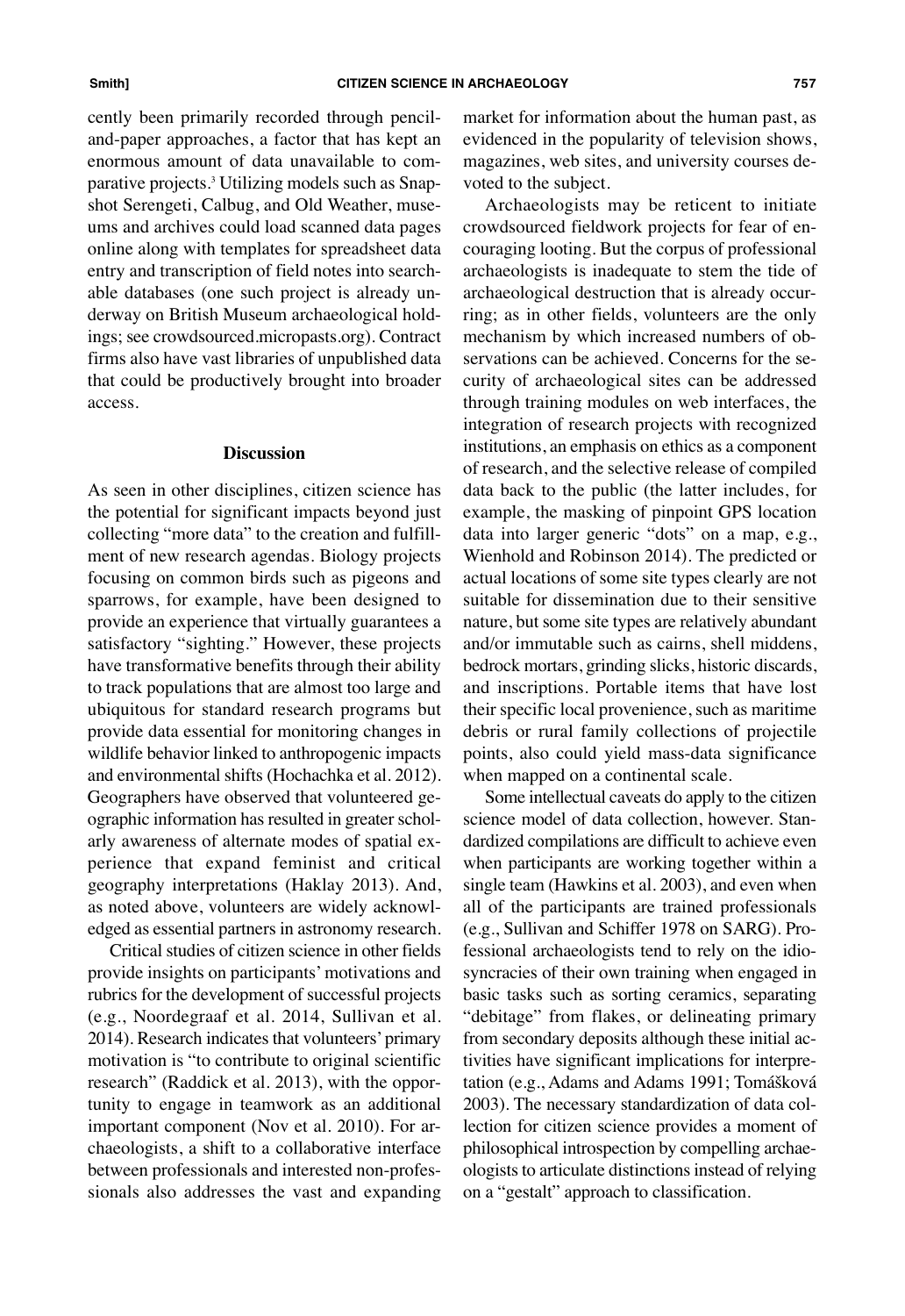In citizen science, the sheer quantity of inputs means that some incorrect data will inevitably be introduced (Conrad and Hilchey 2011; Robbins 2013), but data sets can be protected against erroneous outliers in several ways. Web sites can build in nested pull-down menus in a process of "scaffolding" that guides both novice and experienced users to consistent results (Noordegraf et al. 2014). Projects also can request self-reporting in order to tailor online tasks to individuals'skill levels (cf. British Trust for Ornithology, [www.bto.org\);](http://www.bto.org) use volunteers to monitor inputs (cf. Wikimapia and eBird; Goodchild 2007:212; Sullivan et al. 2014); or create a hierarchy endowing some volunteers with greater editorial powers (e.g., OpenStreetMap, Wikipedia; see Goodchild and Li 2012). Automated data checking through machine learning (artificial intelligence) also is an effective way to discern when multiple individuals have entered the same data thus representing a reliable input (a strategy utilized by Snapshot Serengeti, SETI@home, and the Valley of the Khans project). A low number of repetitions appears to be sufficient to weed out inconsistencies; on both a theoretical level (Blanco et al. 2011:930) and experiential level (Anderson et al. 2002:57), *n* = 3 different observers provides a high level of reliability.

Citizen-science projects that involve data transmission over the Internet require a consideration of software as well as hardware requirements for different operating systems (e.g., Windows, Macintosh OS, Linux); in addition, project designers need to ensure security against viruses and other malware (for a complete list of considerations see Korpela 2012). Although mobile computing technology is widespread, the persistence of a "digital divide" among socio-economic groups can be exacerbated by the structure and presentation of projects (Elwood et al. 2012:583). Fortunately, there are a growing number of easyto-use software packages that are either specifically designed for crowdsourced data collection (e.g., pybossa.com) or can be modified for that purpose (e.g., mukurtu.org).

Participation rates can be disparate: assessments from other research realms (including those that reward participants with actual money, such as the Amazon Mechanical Turk marketplace) all report that in crowdsourced data, a large number of participants make one or two entries and the majority of data is entered by a relatively small number of people (e.g., Blanco et al. 2011:928; Boulos et al. 2007:5; Goodchild and Li 2012:114; Noordegraf et al. 2014:30). Rather than being discouraged by this fact, however, archaeologists should consider that even a single "click" by a participant results in increased awareness of local and global heritage.

In sum, citizen science projects are successful when they identify specific research goals and a clear set of questions in an easy-to-use, graphic interface. Designers of mass-data compilations in biology, geography, and astronomy provide other insights on the necessary components of crowdsourcing projects:

\* A database structure that includes both a scientific component and accounting for purposes of data management and tests of replicability (see Anderson et al. 2002; Boulos et al. 2007).

\*Ease of use, including automatic updates rather than requiring users to update software manually (Korpela 2012:70).

\*Pull-down menus (Noordegraaf et al. 2014) and feedback that enables users to improve their knowledge with concomitant improvements in data quality (Sullivan et al. 2014).

\*Rewards for volunteers (recognition on web sites; incremental indicators of status such as Valley of the Khans project; or "badges" of achievement such as Calbug).

#### **Conclusions**

A participatory citizen science framework addresses two of the most pressing problems in archaeological research: insufficient professional personnel relative to the number of historical and archaeological sites, and the outdated mode of unidirectional knowledge transmission from professionals to the public. Citizen scientists can actively assist with site discovery and can monitor sites for looting and other adverse impacts, and can take part in data-recording projects to efficiently address the backlog of heritage data and expand researchers' ability to test broad and complex hypotheses about ancient human activities.

Crowdsourcing expands the parameters of "community-based archaeology" to audiences often overlooked by field archaeologists, including chil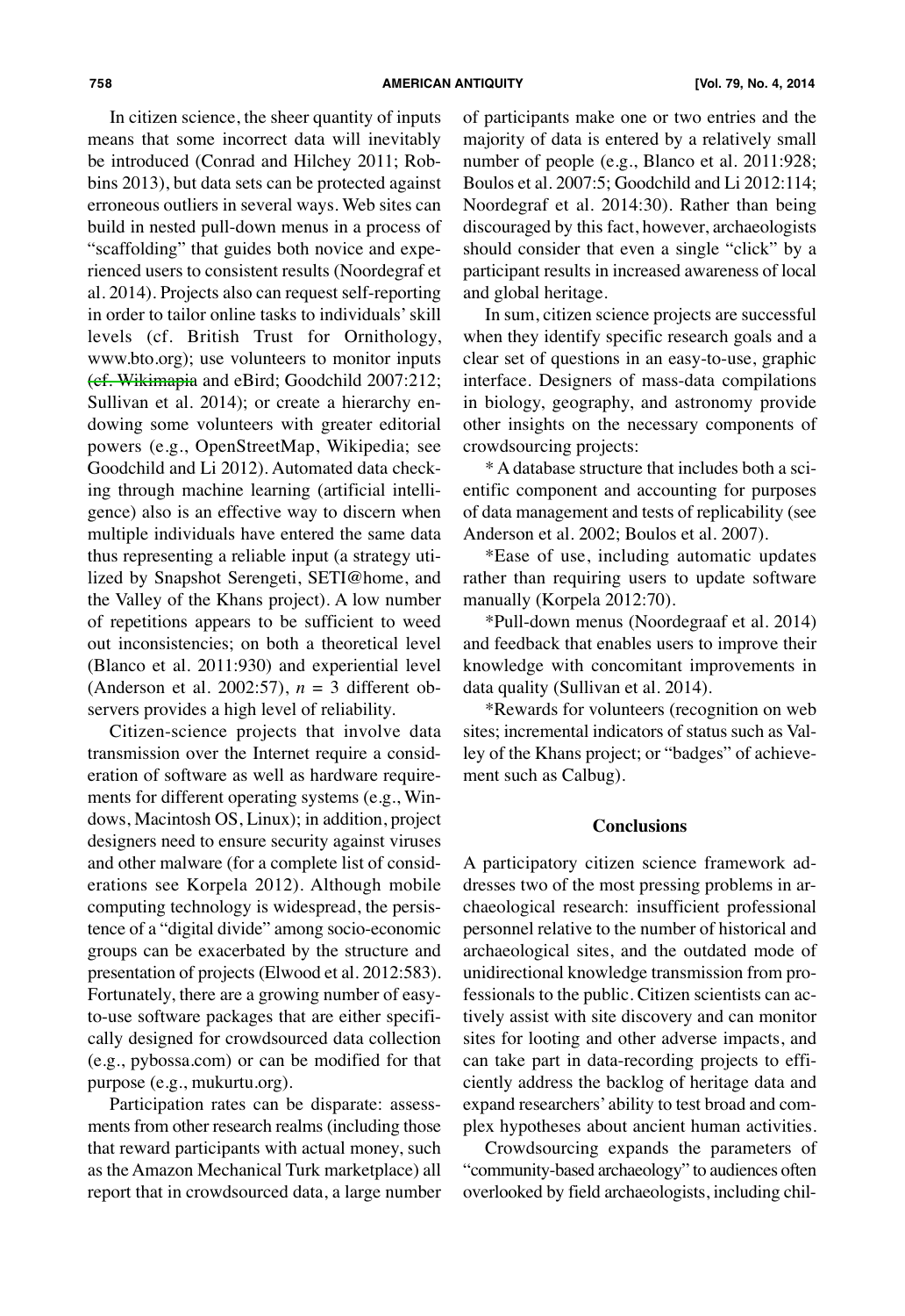dren and teenagers, the physically-challenged, the growing retirement-age population, and those for whom the opportunity costs of on-site participation are too high (e.g., Andrew and Pitblado 2014). Through greater inclusion, our discipline can gain not only new sources of data but also new understandings of participants' roles in shaping research agendas and results. Through Web 2.0 applications and the capacity to integrate data from multiple sources, the field of geography is currently moving towards *synthesis* rather than mere analysis (Elwood et al. 2012:582, emphasis added). Archaeology similarly has the scope for integrating a long timescale of human activity, complex environmental configurations in the past, and multiple communities of practice in the present.

A shift of data collection and management tasks to a broader human resource pool can increase the effectiveness of archaeological finances, although citizen science efforts should not be considered merely as a substitute or stopgap for diminishing budgets. Instead, citizen science provides energizing and transformative opportunities for public-professional interactions that reflect the excitement of studying the human past. Indeed, it may be more difficult to persuade professional archaeologists of the benefits of crowdsourced and citizen science archaeology than it will be to find individuals willing to participate. Through their engagement in the few web-based projects that currently exist, the public already has demonstrated its interest in contributing to real archaeological research.

*Acknowledgments*. This paper was inspired by conversations with my biology colleagues about the power of citizen science, and energized by the new models of public-professional engagement emerging in archaeology. My experiences working for the National Park Service a number of years ago also were recalled during the writing of this paper, for which I would like to thank Robert P. Powers and fellow crew members Genevieve Head, Sue Eininger, Tineke Van Zandt, Jim Vint, and Howard Newman among many others. Many thanks go to Tom Gillespie and Tom Smith for helpful conversations about sources; to Andrew Bevan for information on the British Museum's Bronze Age projects; to Timothy Matney and John MacGinnis for sharing details about Ziyaret Tepe; to Christopher Thornton, Mark Varien, John Francis, John Robb, and James Snead for comments on the manuscript; and to Charles Garceau for assistance with the Spanish abstract. Special appreciation goes to Aidan Jameson for sharing the discovery of Snapshot Serengeti, and for many other things besides.

#### **References Cited**

Adams, William Y., and Ernest W. Adams

- 1991 *Archaeological Typology and Practical Reality*. Cambridge University Press, Cambridge.
- Alcock, Susan E., Andrew Dufton, and Müge Durusu-Tanriöver
- 2013 Archaeology for the People: A First Foray into the World of MOOCs. *Anthropology News* 54(11–12):24.
- Anderson, David P., Jeff Cobb, Eric Korpela, Matt Lebofsky, and Dan Werthimer
- 2002 SETI@home: An Experiment in Public-Resource Computing. *Communications of the ACM* 45(11):56–61. Andrew, Holly, and Bonnie Pitblado
- 2014 Engaging and Empowering Citizen Archaeologists through the Co-Creative Process:ACase Study Involving the Oklahoma Anthropological Society. Paper presented at the 79<sup>th</sup> Annual Meeting of the Society for American Archaeology, Austin, Texas.
- Atalay, Sonya
	- 2012 *Community-Based Archaeology: Research With, By, and For Indigenous and Local Communities.* University of California Press, Berkeley.
- Ballatore, Andrea, Michela Bertolotto, and David C. Wilson 2013 Geographic Knowledge Extraction and Semantic Similarity in OpenStreetMap. *Knowledge and [Information](http://www.ingentaconnect.com/content/external-references?article=0219-1377()37L.61[aid=10422077]) [Systems](http://www.ingentaconnect.com/content/external-references?article=0219-1377()37L.61[aid=10422077])* [37:61–81.](http://www.ingentaconnect.com/content/external-references?article=0219-1377()37L.61[aid=10422077])
- Bensley, Justin J., and Victor T. Mastone
- 2014 Shifting Sand: A Model for Facilitating Public Assistance in Coastal Archaeology. In *Meeting Challenges in the Public Interpretation of Maritime Cultural Heritage*, edited by Della A. Scott-Ireton, pp. 63–72. Springer, New York.
- Blanco, Roi, Harry Halpin, Daniel M. Herzig, Peter Mika, Jeffrey Pound, and Henry S. Thompson
	- 2011 Repeatable and Reliable Search System Evaluation using Crowdsourcing. *Proceedings of the 34th International ACM SIGIR Conference on Research and Development in Information Retrieval, Beijing*, pp. 923–932.

BLM (Bureau of Land Management)

 2013 Partnerships. Electronic document, [www.blm.gov/az/st/](http://www.blm.gov/az/st/en/prog/cultural/partner.html) [en/prog/cultural/partner.html,](http://www.blm.gov/az/st/en/prog/cultural/partner.html) accessed September 26, 2013.

Boast, Robin, and Peter Biehl

- 2011 Archaeological Knowledge Production and Dissemination in the Digital Age. In *Archaeology 2.0: New Approaches to Communication and Collaboration*, edited by Eric C. Kansa, Sarah Whitcher Kansa, and Ethan Watrall, pp. 119–155. Cotsen Institute of Archaeology, University of California, Los Angeles.
- Bordogna, Gloria, Paola Carrara, Laura Criscuolo, Monica Pepe, and Anna Rampini
	- 2013 A Linguistic Decision Making Approach to Assess the Quality of Volunteer Geographic Information for Citizen Science. *Information Sciences* 258:312–327.
- Boulos, Maged N. Kamel, and Steve Wheelert
	- 2007 The Emerging Web 2.0 Social Software:An Enabling Suite of Sociable [Technologies](http://www.ingentaconnect.com/content/external-references?article=1471-1834()24L.2[aid=10422075]) in Health and Health Care Education. *Health Information and Libraries Journal* [24:2–23.](http://www.ingentaconnect.com/content/external-references?article=1471-1834()24L.2[aid=10422075])

Boytner, Ran

- 2012 The Changing Nature of Archaeological Field Schools. *The SAA Archaeological Record* 12(1):29–32.
- Chase, Arlen F., Diane Z. Chase, John F. Weishampel, Jason B. Drake, Ramesh L. Shrestha, K. Clint Slatton, Jaime J. Awe, and William E. Carter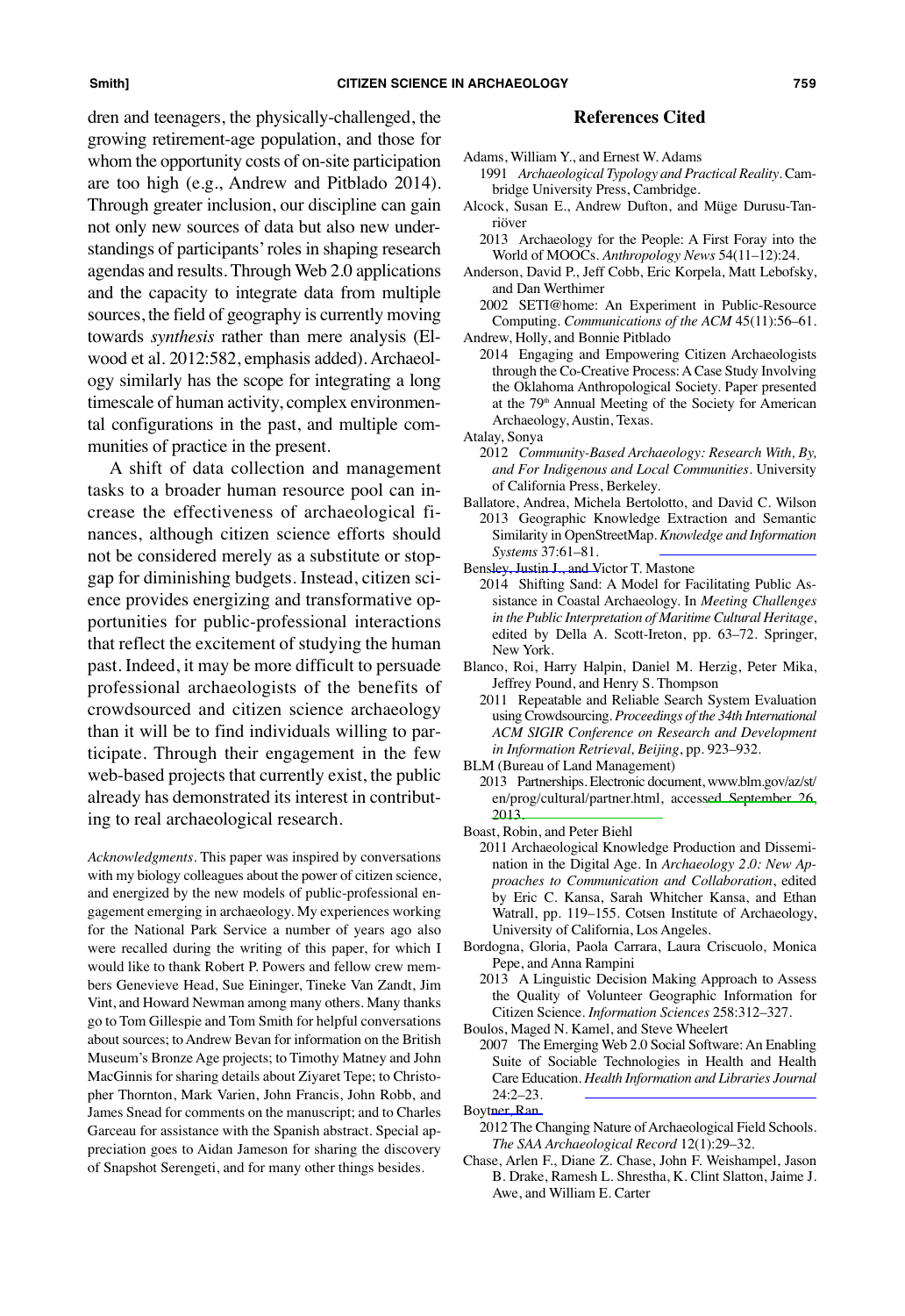2011 Airborne LiDAR, Archaeology, and the Ancient Maya Landscape at Caracol, Belize. *Journal of Archaeological Science* 38:387–398.

- 2002 The Web of Archaeology: Its Many Values and Opportunities. In *Public Benefits of Archaeology*, edited by Barbara J. Little, pp. 228–238. University Press of Florida, Gainesville.
- Colwell-Chanthaphonh, Chip, and T. J. Ferguson (editors) 2008 *Collaboration in Archaeological Practice: Engaging Descendant Communities*. AltaMira, Lanham, Maryland. Conrad, Cathy C., and Krista G. Hilchey
- 2011 A Review of Citizen Science and Community-Based Environmental Monitoring: Issues and Opportunities. *Environmental Monitoring and Assessment* 176:273–291.

Contreras, Daniel A., and Neil Brodie

 2010 Shining Light on Looting: Using Google Earth to Quantify Damage and Raise Public Awareness. *The SAA Archaeological Record* 10(3):30–33.

- 2013 The Mainz Internet Database of Names on *Terra Sigillata*. In *Seeing Red: New Economic and Social Perspectives on Terra Sigillata*, edited by Michael Fulford and Emma Durham, pp. 28–35. Institute of Classical Studies, University of London, London.
- Davies, Matthew, Agathe Dupeyron, and Henrietta L. Moore 2014 Mobile Internet Technologies and the Possibilities for Public Archaeology in Africa: Marakwet, Kenya. Antiquity project gallery 88, 340, <http://journal.antiquity.ac.uk/> projgall/davies340, accessed March 11, 2014
- Elwood, Sarah, Michael F. Goodchild, and Daniel Z. Sui 2012 Researching Volunteered Geographic Information: Spatial Data, [Geographic](http://www.ingentaconnect.com/content/external-references?article=0004-5608()102L.571[aid=10422087]) Research, and New Social [Practi](http://www.ingentaconnect.com/content/external-references?article=0004-5608()102L.571[aid=10422087])ce. *Annals of the Association of American Geographers* [102:571–590.](http://www.ingentaconnect.com/content/external-references?article=0004-5608()102L.571[aid=10422087])

Euler, Robert C., and George J. Gumerman (editors)

- 1978 *Investigations of the Southwestern Anthropological Research Group: An Experiment in Archaeological Cooperation*. Museum of Northern Arizona, Flagstaff.
- Evans, Damian H., Roland J. Fletcher, Christophe Pottier, Jean-Baptiste Chevance, Dominique Soutif, Boun Suy Tan, Sokrithy Im, Darith Ea, Tina Tin, Samnang Kim, Christopher Cromarty, Stéphane De Greef, Kasper Hanus, Pierre Bâty, Robert Kuszinger, Ichita Shimoda, and Glenn Boornazian
	- 2013 Uncovering Archaeological Landscapes at Angkor using Lidar. *Proceedings of the National Academy of Sciences* 110:12595–12600.

- 2009 The Sedgeford Crisis. *Public Archaeology* 8:51–61. Fielding, Nigel G.
	- 2013 Qualitative Research in a Globalizing World. In *Global Dimensions of Qualitative Inquiry*, edited by Norman K. Denzin and Michael D. Giardina, pp. 47–62. Left Coast Press, Walnut Creek, California.

Ford, Anabel, Keith C. Clarke, and Gary Raines

 2009 Modeling Settlement Patterns of the Late Classic Maya Civilization with Bayesian Methods and Geographic Information Systems. *Annals of [theAssociation](http://www.ingentaconnect.com/content/external-references?article=0004-5608()99L.496[aid=10422084]) ofAmerican [Geographers](http://www.ingentaconnect.com/content/external-references?article=0004-5608()99L.496[aid=10422084])* [99:496–520.](http://www.ingentaconnect.com/content/external-references?article=0004-5608()99L.496[aid=10422084])

Goldstein, Daniel

- 1994 "Yours for Science": The Smithsonian Institution's Correspondents and the Shape of Scientific Community in Nineteenth-Century America. *Isis* 85:573–599. Goodchild, Michael F.
	- 2007 Citizens as Sensors: The World of Volunteered Geography. *[GeoJournal](http://www.ingentaconnect.com/content/external-references?article=0343-2521()69L.211[aid=9085845])* [69:211–221.](http://www.ingentaconnect.com/content/external-references?article=0343-2521()69L.211[aid=9085845])

Goodchild, Michael F., and Linna Li

 2012 Assuring the Quality of Volunteered Geographic Information. *Spatial Statistics* 1:110–120.

 1994 Professional Vision. *American [Anthropologist](http://www.ingentaconnect.com/content/external-references?article=0002-7294()96L.606[aid=567895])* [96:606–](http://www.ingentaconnect.com/content/external-references?article=0002-7294()96L.606[aid=567895]) [633.](http://www.ingentaconnect.com/content/external-references?article=0002-7294()96L.606[aid=567895])

 2013 Citizen Science and Volunteered Geographic Information: Overview and Typology of Participation. In *Crowdsourcing Geographic Knowledge: Volunteered Geographic Information (VGI) in Theory and Practice*, edited by Daniel Sui, Sarah Elwood, and Michael Goodchild, pp. 105–122. Springer, Dordrecht.

Harris, Trevor

 2012 Interfacing Archaeology and the World of Citizen Sensors: Exploring the Impact of Neogeography and Volunteered Geographic Information on an Authenticated Archaeology. *World [Archaeology](http://www.ingentaconnect.com/content/external-references?article=0043-8243()44L.580[aid=10422081])* [44:580–591.](http://www.ingentaconnect.com/content/external-references?article=0043-8243()44L.580[aid=10422081])

#### Hawkins, A. L., S. T. Stewart, and E. B. Banning

 2003 Interobserver Bias in Enumerated Data from Archaeological Survey. *Journal of [Archaeological](http://www.ingentaconnect.com/content/external-references?article=0305-4403()30L.1503[aid=9157634]) Science* [30:1503–1512.](http://www.ingentaconnect.com/content/external-references?article=0305-4403()30L.1503[aid=9157634])

- Hicks, Dan, Laura McAtackney, and Graham Fairclough (editors) 2007 *Envisioning Landscape: Situations and Standpoints in Archaeology and Heritage*. Left Coast Press, Walnut Creek, California.
- Hochachka, Wesley M., Daniel Fink, Rebecca A. Hutchinson, Daniel Sheldon, Weng-Keen Wong, and Steve Kelling
- 2012 Data-Intensive Science Applied to Broad-Scale Citizen Science. *Trends in Ecology and Evolution* 27:130–137. Hodder, Ian
	- 2003 Archaeological Reflexivity and the "Local" Voice. *Anthropological Quarterly* 76:55–69.
- Huynh, Andrew, Kevin Ponto, Albert Yu-Min Lin, and Falko Kuester
	- 2013 Visual Analytics of Inherently Noisy Crowdsourced Data on Ultra High Resolution Displays.Aerospace Conference, Institute of Electrical and Electronics Engineers, pp. 1–8.

Jóhannesdóttir, Sif, and Unnsteinn Ingason

- 2009 The Kids'Archaeology Program, Iceland: Goals and Activities. Electronic document, [http://www.nabohome.org/](http://www.nabohome.org/projects/kap/fornleifaskolibarnanna1.pdf) [projects/kap/fornleifaskolibarnanna1.pdf,](http://www.nabohome.org/projects/kap/fornleifaskolibarnanna1.pdf) accessed 6 March 2014.
- Kansa, Eric C., Sarah Whitcher Kansa, and Ethan Watrall (editors)
	- 2011 *Archaeology 2.0: NewApproachesto Communication* and Collaboration. Cotsen Institute of Archaeology, University of California, Los Angeles.
- Keel, William C., Chris J. Lintott, Kevin Schawinski, Vardha N. Bennert, Daniel Thomas, Anna Manning, S. Drew Chojnowski, Hanny van Arkel, and Stuart Lynn
	- 2012 The History and Environment of a Faded Quasar: *Hubble Space Telescope* Observations of Hanny's Voorwerp and IC 2497. *The Astronomical Journal* 144(2):1–16.
- Kennedy, Maev
	- 2014 Volunteer Army Set Up to Examine Archaeological Sites Uncovered by Floods. Electronic document, [http://www.theguardian.com/science/2014/feb/04/volun](http://www.theguardian.com/science/2014/feb/04/volun-)teer-army-archaeological-sites-uncovered-floods, accessed 7 March 2014.
- Kintigh, Keith W., Jeffrey H. Altschul, Mary C. Beaudry, Robert D. Drennan, Ann P. Kinzig, Timothy A. Kohler, W. Fredrick Limp, Herbert D. G. Maschner, William K. Michener, Timothy R. Pauketat, Peter Peregrine, Jeremy A. Sabloff, Tony J. Wilkinson, Henry T. Wright, and Melinda A. Zeder

Childs, S. Terry

Dannell, Geoffrey, and Allard Mees

Faulkner, Neil

Goodwin, Charles

Haklay, Muki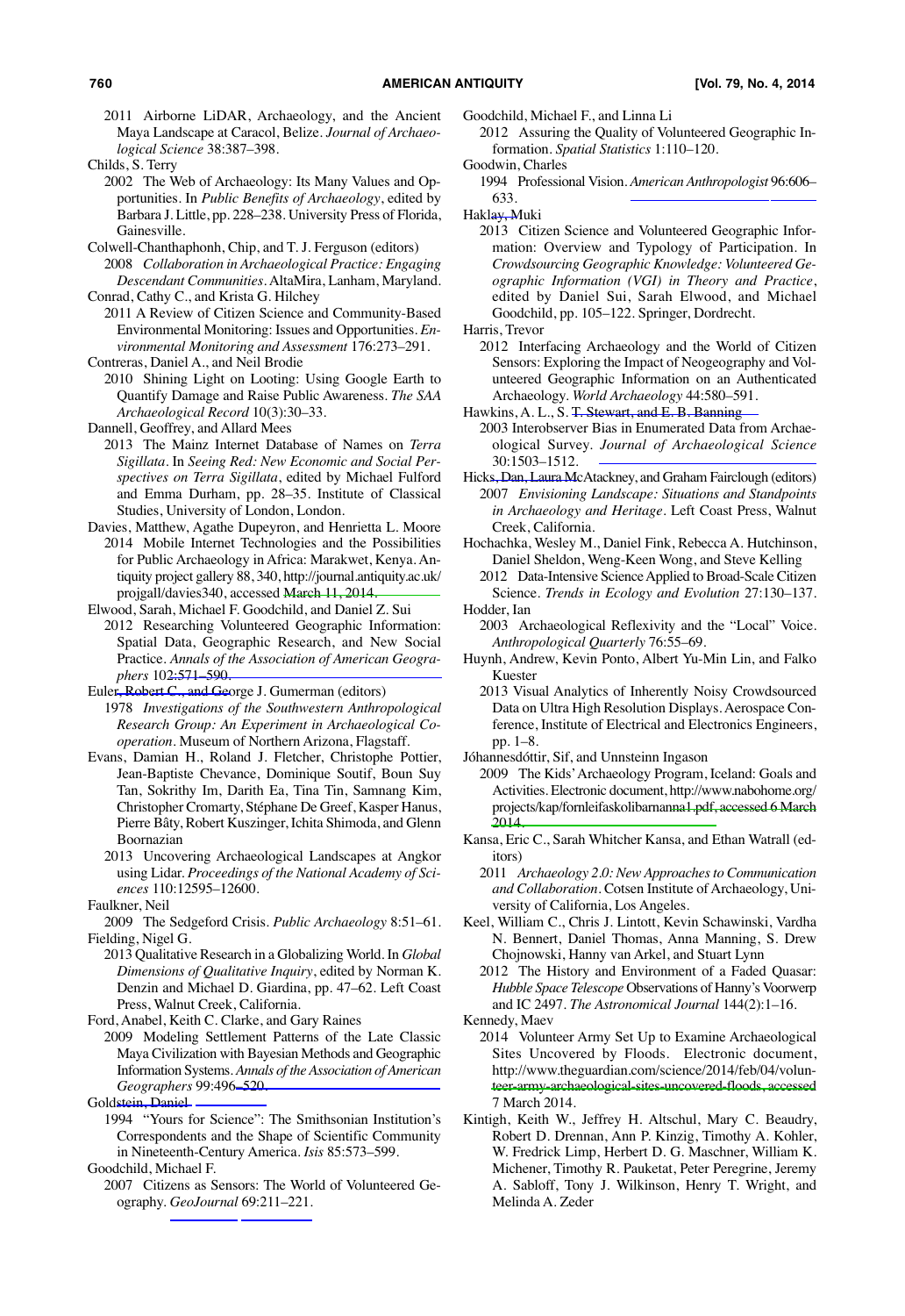Klassen, Michael A.

- 2013 *Indigenous Heritage Stewardship and the Transformation of Archaeological Practice: Two Case Studies from the Mid-Fraser Region of British Columbia*. Ph.D. dissertation, Department of Archaeology, Simon Fraser University.
- Korpela, Eric J.
- 2012 SETI@home, BOINC, and Volunteer Distributed Computing. *Annual Review of Earth and Planetary Sciences* 40:69–87.
- Little, Barbara J. (editor)
- 2002 *Public Benefits of Archaeology*. University Press of Florida, Gainesville.

 2007 *Archaeology as a Tool of Civic Engagement*.AltaMira, Lanham, Maryland.

Locatelli, Marco P., Carla Simone, and Viviana Ardesia

 2010 Collocated Social Practices Surrounding Photo Usage inArchaeology. In *Proceedings of COOP 2010 Computer Supported Cooperative Work*, edited by Myriam Lewkowicz, Parina Hassanaly, Markus Rohde, and Volker Wulf, pp. 163–182. Springer-Verlag, London.

Mastone, Victor T., and David W. Trubey

- 2007 Not Just Another Piece of a Boat: Massachusetts' Shoreline Heritage Partnerships Strategy (SHIPS). In *Out of the Blue: Public Interpretation of Maritime Cultural Resources*, edited by John H. Jameson Jr. and Della A. Scott-Ireton, pp. 145–157. Springer, New York.
- Matthews, Christopher, and Matthew Palus
- 2007 A Landscape of Ruins: Building Historic Annapolis. In *Envisioning Landscape: Situations and Standpoints in Archaeology and Heritage*, edited by Dan Hicks, Laura McAtackney, and Graham Fairclough, pp. 226–250. Left Coast Press, Walnut Creek, California.

McAnany, Patricia A., and Shoshaunna Parks

- 2012 Casualties of Heritage Distancing: Children, Ch'orti' Indigeneity, and the Copán Archaeoscape. *Current Anthropology* 53:80–107.
- McManamon, Francis P.
	- 1991 The Many Publics for Archaeology. American Antiquity 56:121–130.
- Meisenhelder, Susan
- 2013 "MOOC Mania." *Thought and Action* 29:7–26.
- Mills, Barbara J., and T. J. Ferguson
	- 1998 Preservation and Research of Sacred Sites by the Zuni Indian Tribe of New Mexico. *Human Organization* 57:30–42.
- Mobberly, Martin
- 2011 *Hunting and Imaging Comets*. Springer, New York. Morrison, Bethany A.
- 2012 More than Digging Square Holes: The New Role of Archaeological Field Schools. *The SAA Archaeological Record* 12(1):23–24.
- Munson, M. Arthur, Kevin Webb, Daniel Sheldon, Daniel Fink, Wesley M. Hochachka, Marshall Ili, Mirek Riedewald, Daria Sorokina, Brian Sullivan, Christopher Wood, and Steve Kelling
	- 2009 The eBird Reference Dataset, Version 1.0. Cornell Lab of Ornithology and National Audubon Society, Ithaca, NY, June 2009.

Mytum, Harold

 2012 Introduction: Constructing Education and Knowledge in the Field. In *Global Perspectives on Archaeological Field Schools: Constructions of Knowledge and Experience*, edited by Harold Mytum, pp. 3–7. Springer, New York.

- Noordegraaf, Julia, and Andrew Bartholomew, with Alexandra Eveleigh
- 2014 Modeling Crowdsourcing for Cultural Heritage. *Museums and the Web 2014: Selected Papers from an International Conference*, edited by N. Proctor and R. Cherry, pp. 25–37. Museums and theWeb, Silver Spring, Maryland. Nov, Oded, David Anderson, and Ofer Arazy
	- 2010 Volunteer Computing: A Model of the Factors Determining Contribution to Community-Based Scientific Research. *Proceedings of the 19th International World Wide Web Conference, Raleigh, North Carolina,* pp. 741– 750.
- Paardekooper, Roeland

 2012 *The Value of an Archaeological Open-Air Museum is in Its Use: Understanding Archaeological Open-Air Museums and Their Visitors*. Sidestone Press, Leiden.

Paz, Yitzhak

 2010 Community Archaeology in Proto-Historical Tel Bareqet, Israel: School Children and Agency for Active Public Engagement in Cultural Heritage Projects. *Public Archaeology* 9:34–47.

Pearlstein, Ethan O.

 2013 The Science Crowdfunding Landscape. Electronic document. [http://www.perlsteinlab.com/blog/the-science](http://www.perlsteinlab.com/blog/the-science-)crowdfunding-landscape, accessed November 12, 2013.

Peterson, Christian A., and Robert D. Drennan

 2012 Patterned Variation in Regional Trajectories of Community Growth. In *The Comparative Archaeology of Complex Societies*, edited by Michael E. Smith, pp. 88– 137. Cambridge University Press, Cambridge.

Piscitelli, Matthew

- 2013 Using Social Networks to Fundraise: Crowdfunding for the Archaeologist. *The SAA Archaeological Record* 13(4):36–39.
- Poetschat, Cathy, Marcel Kornfield, and James D. Keyser
	- 2012 Avocational Archaeology: A Half-Century of Increasing Contributions. *The SAA Archaeological Record* 12(3):5– 11.

- 2013 Yellowstone Crowdsources Visitor Photos to Help Study Wolf Disease, Dynamics. Electronic document, [http://www.yellowstonegate.com/2013/02/yellowstone](http://www.yellowstonegate.com/2013/02/yellowstone-)crowdsources-visitor-photos-help-study-wolf-disease-dynamics/, accessed September 14, 2014.
- Price, C. Aaron, and Hee-Sun Lee
	- 2013 Changes in Participants' Scientific Attitudes and Epistemological Beliefs during an Astronomical Citizen Science Project. *Journal of Research in Science Teaching* 50:773–801.
- Raddick, M. Jordan, Georgia Bracey, Pamela L. Gay, Chris J. Lintott, Carie Cardamone, Phil Murray, Kevin Schawinski, Alexander S. Szalay, and Jan Vandenberg
	- 2013 Galaxy Zoo: Motivations of Citizen Scientists. *Astronomy Education Review* 12(1): 010106 <http://dx.doi.org/10.3847/AER2011021> .
- Reeves, Matthew
	- 2010 A Community of Households: Early 19th Century Enslaved Landscapes at James Madison's Montpelier. *The African Diaspora Archaeology Network Newsletter*, December 2010:1–26.

Reeves, Matthew, and Scott Clark

 2013 Open Minds, Clearer Signals – Metal Detectorist and Archaeologist Cooperation Takes Another Step. Electronic document , [www.sha.org/blog,](http://www.sha.org/blog) accessed November 19, 2013.

Robbins, Jim

Little, Barbara J., and Paul A. Shackel (editors)

Prevost, Ruffin

 <sup>2013</sup> Crowdsourcing, For the Birds. Electronic document,